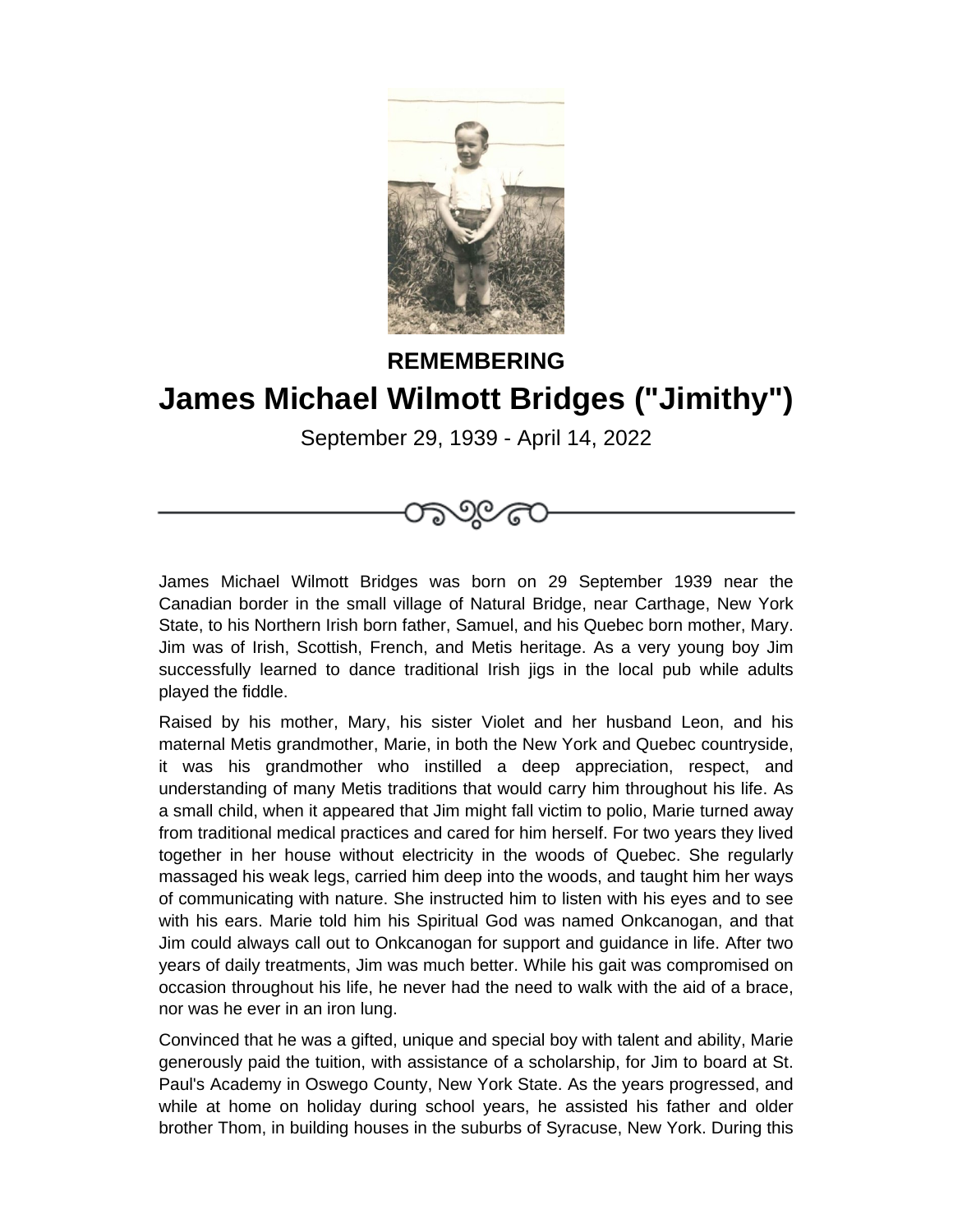time he developed an interest in the design, and especially in the finishing crafts of crown moulding and intricate architectural detailing in houses.

After graduation he was accepted into the School of Architecture at Syracuse University and would graduate with a degree in the field that would define his work and talent. His style centre was honed into the traditional and classic. He employed elegant clean lines that had a comfortable and timeless look in his work.

Finding continuous paid employment for creative design limiting in upstate New York at that time, Jim moved to Manhattan and first settled in with friends, then later renting a studio apartment in Greenwich Village.

He found the early 1960's to be an exciting and affordable time to live in New York City and launch a career. Jim was a natural charmer with an infectious laugh. Blessed with a tall, striking, handsome look, strong build, and an incredible energy that blended easily with his Celtic charm and humour, he made friends easily.

He loved music, especially jazz, and was an excellent dancer. During this time he was tapped to teach dancing during occasional free evenings at the Arthur Murray Dance Studio in Manhattan. During the day he accepted small jobs on Manhattan's Upper West Side, adding flashes of crown moulding and trims to apartments that were being converted into condominiums.

At night, when we wasn't teaching dance, he would party with his many friends, which now included a special relationship with American singer Steve Lawrence. On the evening of 23 April 1961, Jim, Steve, and several of their friends helped pack New York's Carnegie Hall to witness and experience Judy Garland's legendary comeback concert.

His circle of friends increasingly grew wider, many of whom would open their homes to Jim to refresh their interiors and give them what would become known as the "Jim Bridges Touch'. Over the years his work was referenced in the New York Times Sunday Magazine, Metropolitan Home, Palm Springs Life, The Seattle Times, and in a 2014 televised segment on CHEK-TV in Victoria, British Columbia, Canada.

By 1969 Jim had had his fill of New York winters and moved his base to Los Angeles, California. He brought his New York talent and skills to a new market and an architectural design that offered him new challenges. After a few initial missed attempts, he eventually and successfully found his stride in the competitive Southern California market. By the end of the 1970's he was splitting his professional time between Beverly Hills, Brentwood, Malibu, and Palm Springs, creating an elegant remodel design with a California twist for actors Jack Klugman, John Travolta, Lee Remmick, Doris Day, and many others.

On 25 August 1980, Jim met Michael King St.Clair in Studio City, California. The extroverted Bridges and the more bookish St.Clair found an attraction and connection to each other. For three months they went on several traditional dates and engagements, many set up by matchmaking friends of Jim. Initially, and knowing nothing of his background, Michael asked Jim two questions: did he have an income of any sort, and did he have a faith. Jim answered in the affirmative. By Christmas 1980, Jim promised and ultimately convinced the more guarded, private,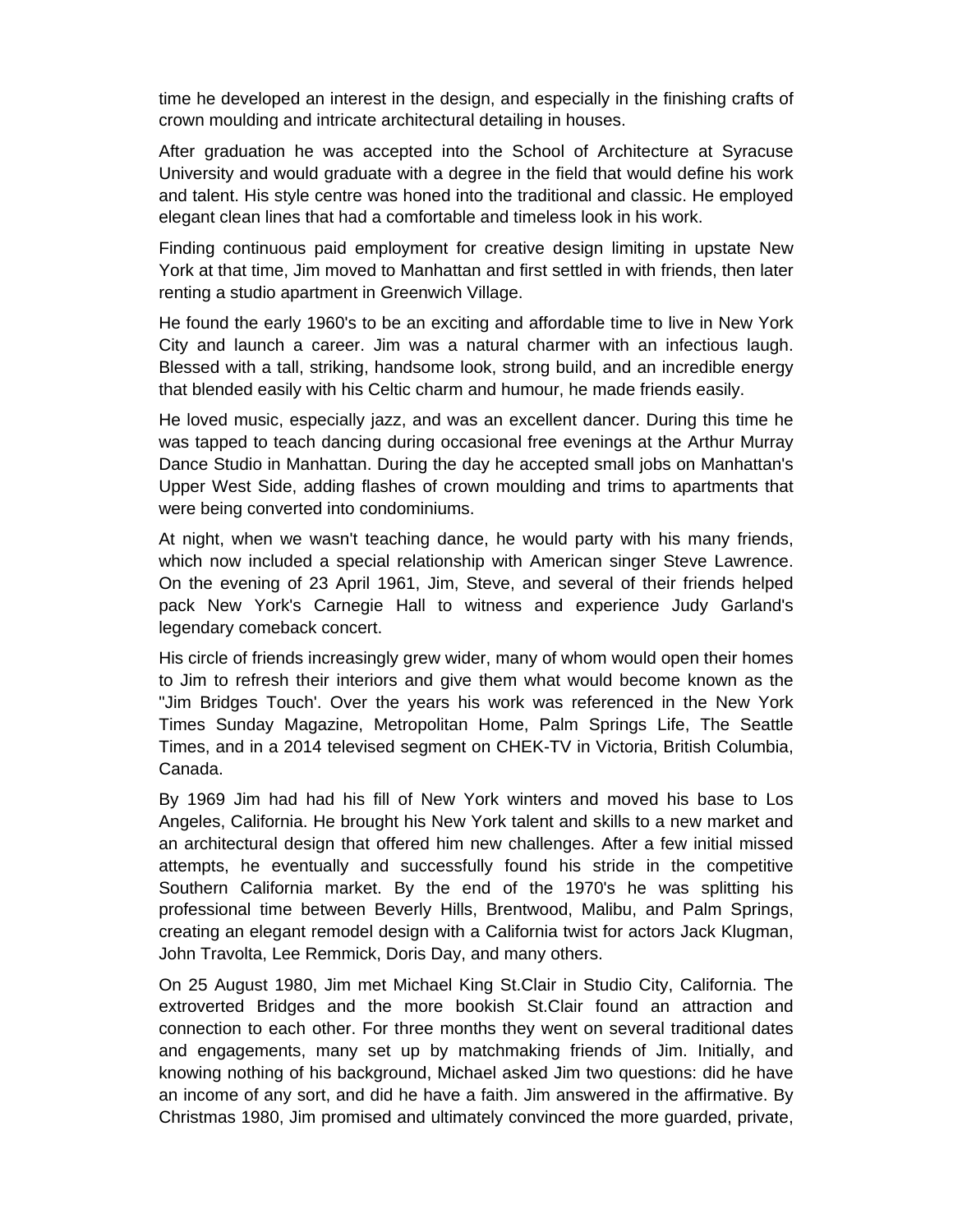and hesitant St.Clair that their lives together would never be dull nor boring, and he invited him to join his life. St. Clair eventually said yes. Together, and for the next forty-two years they were best friends, life partners and later legal spouses.

In 1986 they moved to Seattle from Palm Springs, where Jim once again introduced the Jim Bridges touch to a new and appreciative client base. The mid 1980's through the 1990's were the beginning of the boom years for the Seattle area as new local start-up firms such as Microsoft, Starbucks, Costco, Amazon, Nordstrom, and others were rapidly growing. Word got around and many of their newly cash-infused senior employees would tap Jim to put the finishing touches on their newly purchased homes in and around Seattle, Medina, Kirkland, Redmond and Bellevue.

Jim and Michael traveled extensively making numerous trips to Europe, especially France and Italy, as well as the United Kingdom to visit friends and look up relatives. They spent the last moments of the 20th century together on board a ship while it passed through the equator towards Australia and New Zealand.

In the fall of 1960 when Jim turned 21 years of age, he registered to vote and proudly voted for John Fitzgerald Kennedy on 8 November of that year. Years later, in 1996, Jim and Michael were invited to participate, view and bid at Sotheby's Auction House in Manhattan, during a four day event, on items from the estate of former American First Lady Jacqueline Bouvier Kennedy Onassis. While they were not successful in any of their humble bids, they nevertheless found it to be an incredibly surreal and fascinating week-long event to be savoured.

By 2002 Jim began to have serious concerns about the long term direction the United States was taking both in the world arena and especially within its own borders, and how it would affect their future lives together if they were to remain there. They both shared a concern about the increasing lack of respectful inclusiveness in America, the growing divisions, the anger and violence that they could increasingly not relate to nor understand. They decided to act upon these concerns. After much research and discussion, together they made the decision to legally immigrate to Canada. They understood that immigrating to another country was a serious decision and not for the faint of heart. Yet, they also felt there were occasions when it must be acted upon.

They both felt that the confederation that is Canada better reflected their core values. Both had relatives in Eastern Canada and British Columbia, and multiple previous and positive experiences in Canada spanning decades, which made their decision an easy one.

They hired noted Victoria-based immigration attorney, David Ajuila to walk them through the process. They followed Mr Ajuila's wise council, keeping every appointment, paying every governmental fee, filing every requested document on time, and going through every extensive immigration physical examination that was required of them.

Proudly becoming Canadian citizens and subjects, they were sworn in by legendary Judge Gerald Pash in Victoria on 27 May 2014.

Jim would frequently say, "Immigrating to Canada was one of the wisest decisions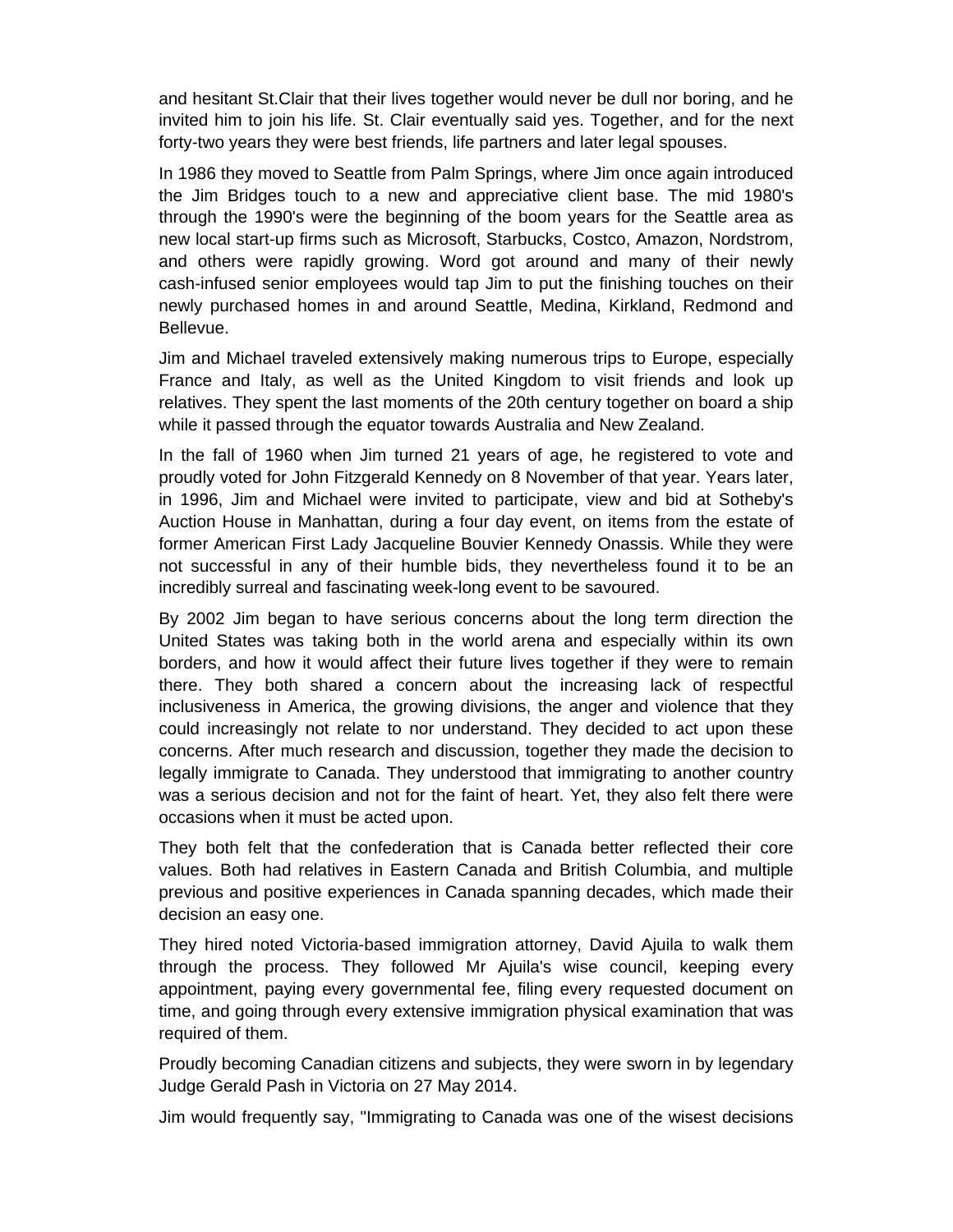we ever made. We were free. Really and truly free. For us, Canada meant freedom. It still does. We can breathe and exhale here, with less fear of intentional piousness or violent judgment against us. Being Canadian is something we never take for granted."

For many years they lived in Victoria and then in 2012 they moved up island to the South Cowichan Valley near Mill Bay village, where Jim once again gave his signature touch to the interior framework of their new house and their gardens.

Jim was very much a "do no harm' individual with a strong sense of character and blessed with a passionate advocacy for animals and the environment. He was a gentle giant. Despite an initial physically imposing personal presence in his youth, he abhorred violence and bullying in all its ugly forms. He was unique among men.

In addition to travel, Jim was an avid gardener, enjoyed cookery, dancing, a good party, the glory of nature, a nice gin and tonic with a thin slice of cucumber, sharing his family's Metis and Celtic-based stories, loving Mr St.Clair, the Knowledge Network, and spending time with his many friends and neighbours. He was always willing to lend a hand whenever Michael requested, to assist in fundraising or cookery endeavours at St. John the Baptist Anglican Church near Cobble Hill village, where he made many friends.

In addition to Mr St.Clair, he leaves a wide circle of friends and neighbours, as well as family in Canada, Ireland, Scotland, and the United States.

Jim was a member of The Union Club of British Columbia, The Syracuse University Alumni Association, The David Suzuki Foundation, the Mill Bay Village Robbie Burns Society, and was a Friend to the British Columbia Society for the Prevention of Cruelty to Animals, Cowichan District Branch.

At a later date there will be a joyful celebration of his life in South Cowichan, Vancouver Island, British Columbia. At his request his ashes will be scattered both to the winds and to the sea near Coleraine, County Londonderry, Northern Ireland, and in Glencoe, Scotland.

The family acknowledges the fine staff at Somenos Medical Centre in Duncan, Dr. Graham Blackburn, their family doctor of many years, and his most excellent replacement, Dr. Geoffrey Friederichs. Their combined countless hours, respectful bedside manners, patience with Jim, and their uncompromising professional capabilities that enhanced Jim's quality of life, especially in his last few years, are deeply appreciated by his family.

Full marks to all staff at BC Ambulance and the Mill Bay Village Volunteer Fire Department. The family has lost count of the number of times they were called and responded with their professional support for Jim in all areas. To do their work is a calling of the highest order and their kindness and professional decorum is greatly appreciated.

The support, the dignity, the respect, and the love that Jim, Michael, and their many friends and family have received from the Cowichan Valley Metis Nation is most worthy of high praise. A sincere thank you to Cowichan District Hospital Indigenous Navigator Gloria Harding, for her gentle nature, her professional and respectful educational lessons that she gave to Michael while in hospital that will never be